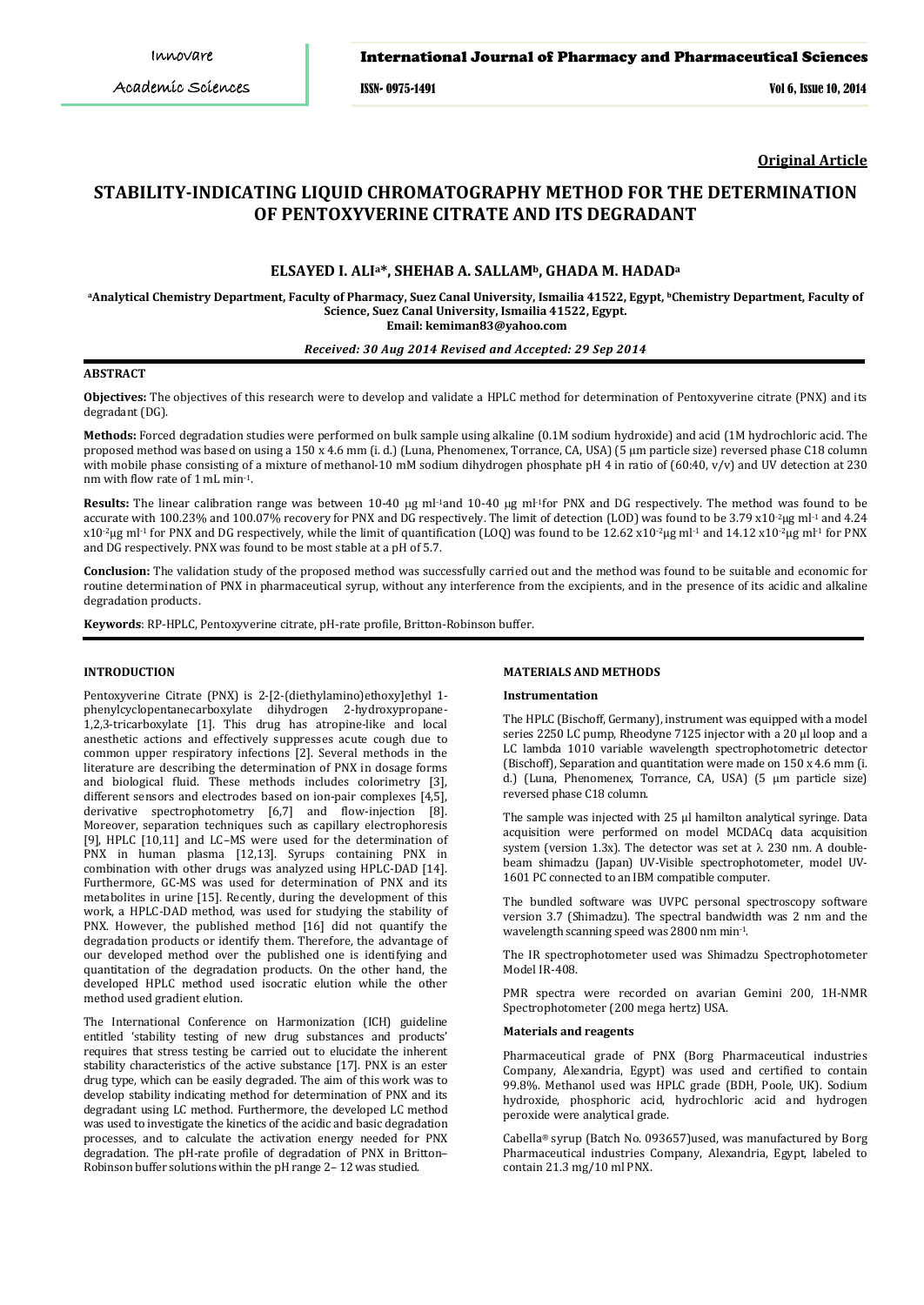## **HPLC conditions**

The HPLC separation and quantitation were made on a 150 x 4.6 mm (i. d.) (Luna, Phenomenex, Torrance, CA, USA) (5 µm particle size) reversed phase C18 column**.**

The mobile phase was prepared by mixing methanol and 10 mM sodium dihydrogen phosphates, pH adjusted to 4 using sodium hydroxide, in the ratio of (60:40 v/v) and UV detection at 230 nm. The flow rate was 1 ml min-1. All determinations were performed at ambient temperature. The injection volume was 20 μl.

#### **Preparation of the degradant**

#### **Preparation of the alkali-induced degradant**

Three hundred mg of PNX was firstly dissolved in 50 ml methanol and refluxed with 50 ml 0.1M sodium hydroxide at 100 °C for 3 h. Subsequently the pH of the solution was adjusted to 4.5 using 1N hydrochloric acid to precipitate the degradation product. The precipitate was filtered and dried under vacuum. The residue was analyzed by IR and NMR and was found to be 1 phenylcyclopentanecarboxylic acid as a degradant (DG). The filtrate was washed 3 times, each with 10 ml chloroform. The washed aqueous extract was evaporated and dried under vacuum. The residue was analyzed by IR and NMR and found to be 2- (diethylamino) ethoxy)methanol.

## **Preparation of the acid-induced degradant**

Three hundred mg of PNX was firstly dissolved in 50 ml methanol and refluxed with 50 ml 1M hydrochloric acid at 100 ºC for 12 h. Subsequently the solvent was evaporated. The same procedure, for separation of DG previously described under preparation of the alkali-induced degradant was followed. The dried precipitate was analyzed by IR and PMR and found to be 1 phenylcyclopentanecarboxylic acid as a degradant (DG) and 2- (diethylamino) ethoxy)methanol.

#### **Standard solutions and calibration**

Stock standard solutions were prepared by separately dissolving 25 mg of PNX and DG in 50 ml of methanol. Further dilutions with methanol were carried out to obtain concentration ranges of 10-40 µg ml-1and 10-40 µg ml-1 for PNX and DG respectively. These stock solutions were stored at 5°C.

Triplicate 20 µl injections were made for each concentration of PNX and DG and chromategraphed under the conditions described above. The peak area of each concentration was plotted against the corresponding concentration to obtain the calibration graph.

#### **Sample preparation**

A volume of the syrup equivalent to 25 mg PNX was diluted to 50 ml with methanol. Further dilutions were carried out with the mobile phase to reach the calibration range of PNX. The general procedures for HPLC method described under calibration were followed and the concentration of PNX was calculated.

### **Kinetic investigation of acidic and alkaline degradation**

Accurately weighed 20 mg of PNX was dissolved in 100 ml methanol. Separate 2 ml aliquots of the above solution were transferred into separate stoppered conical flasks and mixed with 2 ml of 0.2M sodium hydroxide or 2M hydrochloric acid. The flasks were placed<br>in a thermostatic oven at different temperatures oven at different temperatures (60,70,80,85,90°C)for acidic and alkaline degradation for different time intervals. At the specified time intervals, the contents of the flasks were neutralized to pH 7 using predetermined volumes of 0.2M sodium hydroxide and 2M hydrochloric acid solutions. The contents of the flasks were transferred into 10 ml volumetric flasks and diluted to the volume with mobile phase. Aliquots of 20 μl of each solution were chromatographed under the conditions described above and the concentrations of the remaining PNX were calculated at each temperature and time interval.

#### **pH- rate profile**

Accurately weighed 40 mg of PNX was transferred into 100 ml volumetric flask, dissolved and diluted to the volume with methanol.

Separate 1 ml aliquot of PNX solution and 2 ml of the Britton-Robinson buffer solutions [18] were transferred into stoppered conical flasks. The pH values of the buffer solutions used for measurement of the pH-rate profile of the degradation of PNX were as follows: 2.1, 3, 4, 5, 5.7, 6.5, 7.7, 9.2, 10.7 and 12. The flasks were placed in a thermostatic oven at 70 °C for different time intervals. At the specified time intervals the contents of flasks were neutralized using 1M sodium hydroxide or 1M hydrochloric acid solutions. The contents of flasks were transferred into 10 ml volumetric flasks and diluted to volume with the mobile phase. Aliquot of 20 µl of each solution was chromategraphed under the conditions described above and the concentrations of the remaining PNX was calculated at each pH value and time interval.

## **RESULTS AND DISCUSSION**

#### **Identification of the degradant**

When PNX was boiled with 0.1 M sodium hydroxide for 3 h or 1M hydrochloric acid for 12 h, 1-phenylcyclopentanecarboxylic acid (DG) and 2-(diethylamino) ethoxy) methanol could be isolated from the reaction mixture as degradants of PNX.

The suggested pathway for the degradation of PNX in 0.1M sodium hydroxide and 1M hydrochloric acid is presented in scheme 1.

The assignment of the degradant DG as 1 phenylcyclopentanecarboxylic acid was based on the comparison of the IR and PMR spectral data of the purified specimens, separated from the degradation reaction, with those of the intact PNX.

The IR spectrum (KBr) of PNX was characterized by the absorption frequency of C=O ester band at 1726.94 cm-1. On the other hand the IR spectrum (KBr) of DG revealed the OH Association and C=O stretching at 3416.28 and 1685.48 cm-1 respectively. Moreover, the spectrum of DG lacks the characteristic ester C=O. The IR spectrum of the alcoholic part isolated from PNX degradation characterized by OH Association at 3445.21 cm-1.

The PMR spectrum of PNX in dimethyl sulphoxide characterized by the appearance of the protons at:  $\delta$ (ppm(= 1.02 (t,6H,(CH<sub>3</sub>)<sub>2</sub>),1.6-1.73(t,4H,(CH<sub>2)2</sub>cyclopentane), 1.9-2.06 (t, 4H, (CH<sub>2</sub>)<sub>2</sub> cyclopentane), 2.5 (q, 4H, (CH2)2), 2.54 (t,2H,CH2-N),3.5 (t,2H,CH2-O), 3.6(t,2H,CH2- O), 4.1 (t, 2H, CH2-O)and 7.23-7.33(m,5H,Ar-H). While the PMR spectrum of DG in the same solvent characterized by the appearance of the protons at: δ(ppm)=1.6-1.73(t,4H,(CH2)2cyclopentane),1.9- 2.06(t,4H,(CH2)2cyclopentane),7.23-7.33(m,5H,Ar-H) and 10.4 (s, 1H, COOH). It is obviously from this PMR that DG lacks the alcoholic part protons. Also, the PMR spectrum of alcoholic part shows the appearance of protons at: δ(ppm(= 1.02 (t, 6H, (CH3)2), 2.51 (q, 4H,  $(\tilde{CH}_2)_2$ , 2.54 (t, 2H, CH<sub>2</sub>-N), 3.5 (t, 2H, CH<sub>2</sub>-O), 3.53 (t, 2H, CH<sub>2</sub>-O), 3.7 (t, 2H, CH2-O) and 4.52 (s, 1H, OH).



**Scheme 1: Mechanism of hydrolysis of PNX in 1 M hydrochloric acid and 0.1 M sodium hydroxide.**

#### **Assay parameters**

The UV absorption spectra of PNX and its degradant DG are overlapped (Fig.1). While the alcohol part is aliphatic and it has no UV absorption spectrum. The simultaneous determination of PNX and DG by conventional, derivative and derivative ratio spectrophotometry is hindered by strong spectral overlap throughout the wavelength range. The proposed HPLC method was used to resolve a complex mixture of such compounds.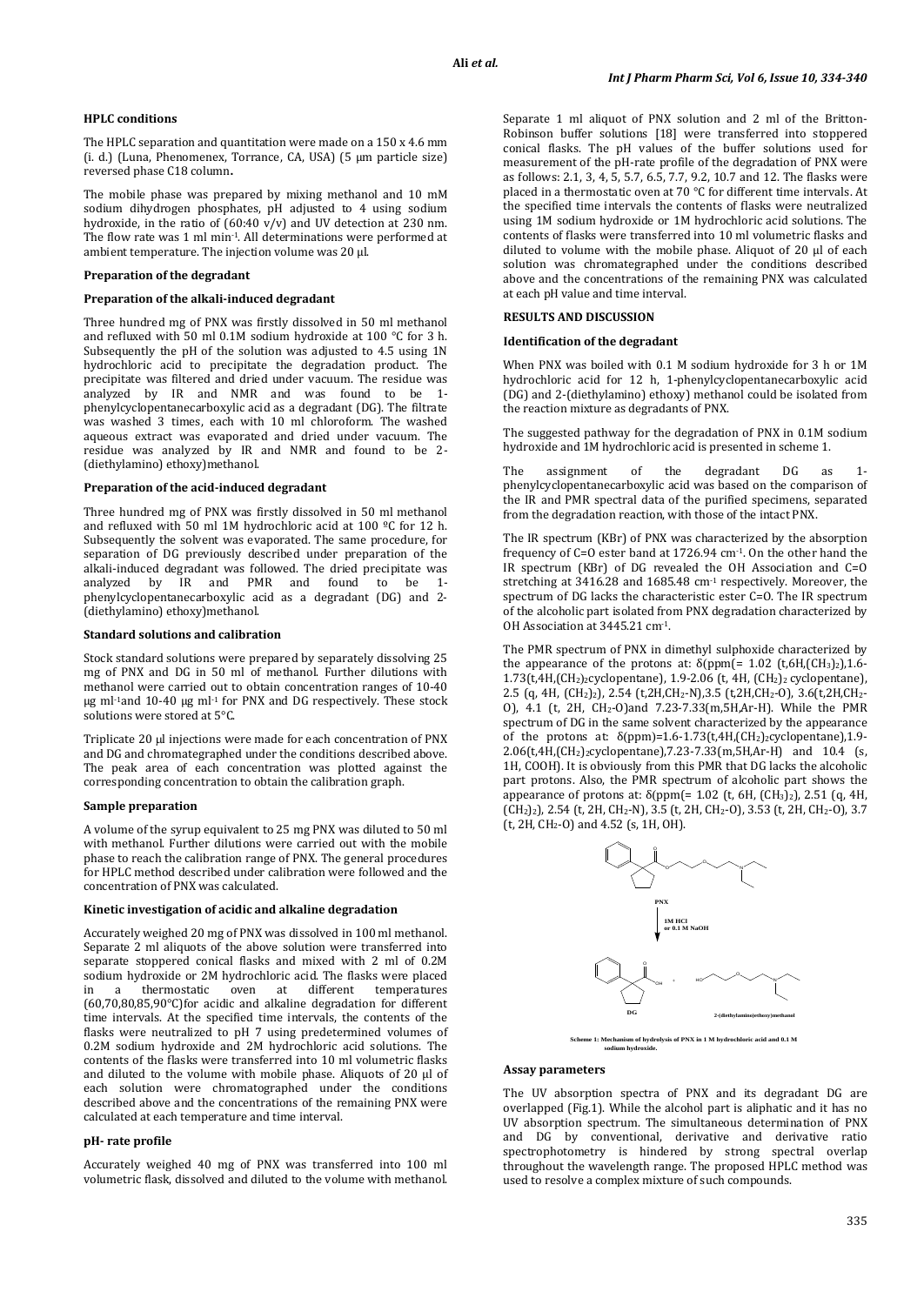The developed HPLC method was applied for the separation of PNX and DG. To optimize the LC assay parameters, the mobile phase composition was studied. A satisfactory separation was obtained by using a mobile phase consisting of methanol and 10 mM sodium dihydrogen phosphate pH 4, adjusted with sodium hydroxide in ratio of  $(60:40 \text{ v/v})$ . It was found that, increasing methanol concentration to more than 80% caused inadequate separation of PNX and its degradant. While decreasing methanol concentration to less than 40% separation has occurred but with excessive tailing for PNX and DG. Variation of pH of the mobile phase did not have significant effect on chromatographic resolution of DG peak revealing the stability of DG peak to pH variation.



**Fig. 1: UV absorption spectra of 20 μg ml-1 of PNX (––––) and 20 μg ml-1 of DG (------) in methanol.**

Where complete separation of PNX and its degradant was noticed. The average retention time  $\pm$  S. D. for DG, PNX were found to be 3.9  $\pm$ 0.003 and  $5.13 \pm 0.004$  min., respectively, for ten replicates.

The system suitability test results of the developed method are given in Table 1.



**Fig. 2: A Typical HPLC chromatogram of 20**µ**l injection of synthetic mixture of 25**µ**g ml-1 of DG and 40** µ**g ml-1 of PNX.**

|  |  |  | Table 1: The system suitability test results of the developed method for determination of PNX and DG. |
|--|--|--|-------------------------------------------------------------------------------------------------------|
|  |  |  |                                                                                                       |

| Comp.      | <b>Retention time</b><br>(min.) | Capacity factor<br>(K/) | Selectivity<br>lα | <b>Resolution</b><br>(Rs) | <b>Tailing factor</b> | %RSD of retention time | <b>Plate count</b> |
|------------|---------------------------------|-------------------------|-------------------|---------------------------|-----------------------|------------------------|--------------------|
| DG         | 3.90                            | 1.79                    | $1.49$ (a1)       | 2.75(b1)                  | 1.06                  | 0.24                   | 4970               |
| <b>PNX</b> | - 19<br>ว. 1 ว                  | 2.66                    |                   |                           | 0.01                  | 0.25                   | 7456               |

The retention time of un retained peak is 1.2 min, a1, b1: are α and Rs calculated for DG and PNX.

#### **Kinetic investigation**

The kinetics of degradation of PNX were investigated in 0.1 M sodium hydroxide and 1M hydrochloric acid since the decomposition rate of PNX at lower strengths of hydrochloric acid was too slow to obtain reliable kinetic data. A regular decrease in the concentration of intact PNX with increasing time intervals was observed. At the selected temperatures, the acidic and alkaline degradation processes followed pseudo first order kinetics (Fig.3,4)

respectively. From the slopes of the straight lines it was possible to calculate the apparent first order degradation rate constant and the half-life at each temperature for acidic and alkaline degradation processes of PNX (Table 2, 3) respectively. Plotting  $log K<sub>obs</sub>$  values versus 1/T, the Arrhenius plots (Fig.5) were obtained and found to be linear in the temperature range 60– 90 °C for both the acidic and alkaline degradation. The activation energy was calculated for PNX and found to be  $18.48$  kcal mol<sup>-1</sup> for acidic degradation process and  $15.96$  kcal mol $1$  for alkaline degradation process.



**Fig. 3: Pseudo first-order plots for the degradation of PNX in 1 M hydrochloric acid at various temperatures using HPLC method.**

Key: 60 ( $\blacksquare$ )70(•), 80( $\blacktriangle$ )85 ( $\square$ ) 90(O), C<sub>t</sub>, concentration at time t, and C<sup>o</sup>, concentration at zero time.

Quantitation was achieved with UV detection at 230 nm based on peak area. The specificity of the LC method is illustrated in (Fig.2)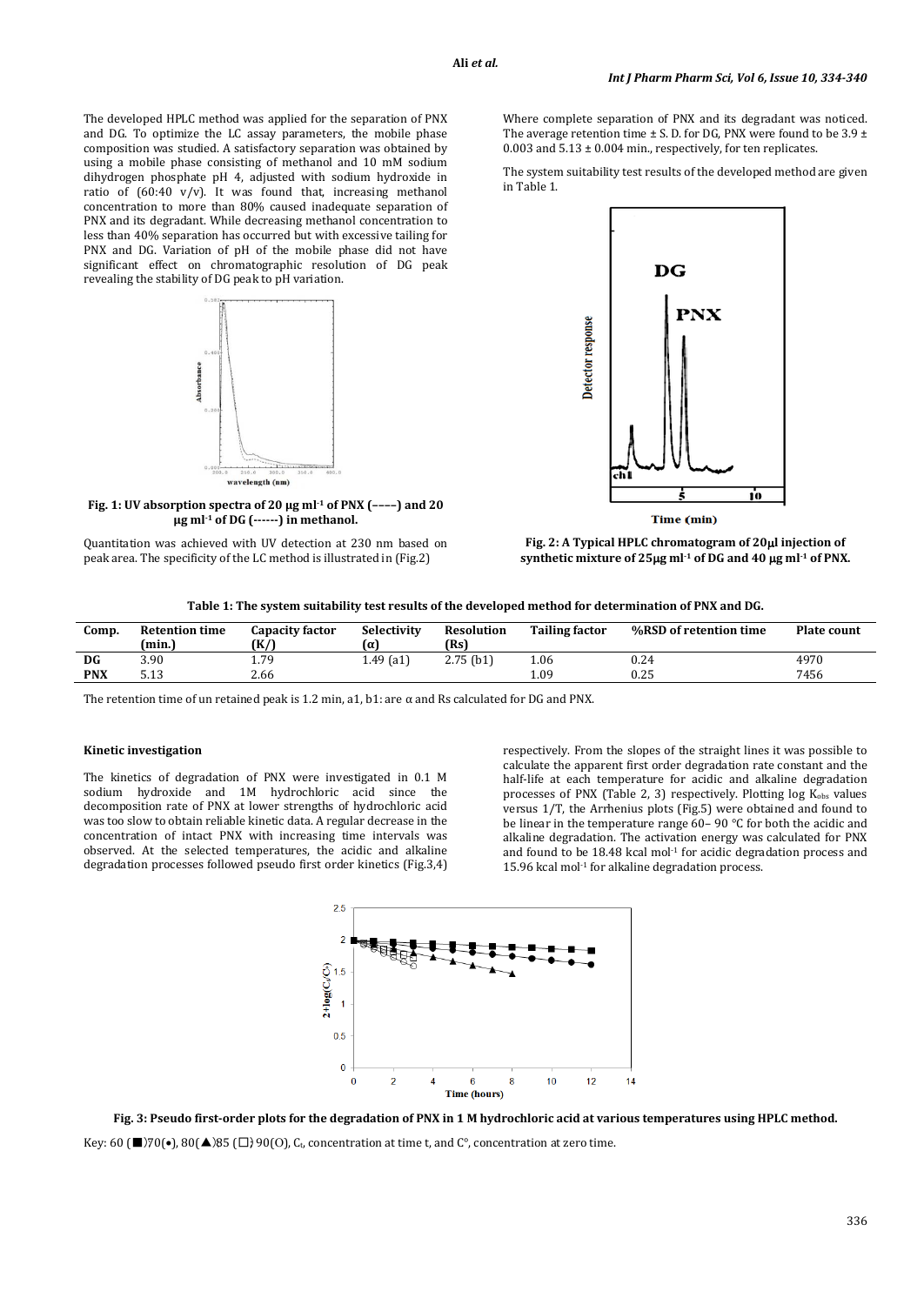

**Fig. 4: Pseudo first-order plots for the degradation of PNX in 0.1 M sodium hydroxide at various temperatures using HPLC method.**

Key: 60 (■)70(•), 80(▲)85 (□); 90(O), C<sub>t</sub>, concentration at time t, and C°, concentration at zero time.

Table 2: Degradation rate constant (K<sub>obs</sub>) and half-life (t<sub>1/2</sub>) for **PNX in 1M hydrochloric acid determined by the proposed HPLC.**

| Temperature (°C) | $K_{obs}(h^{-1})$ | $t_{1/2}$ (h) |
|------------------|-------------------|---------------|
| 60               | 0.030             | 23.10         |
| 70               | 0.072             | 9.63          |
| 80               | 0.150             | 4.62          |
| 85               | 0.210             | 3.30          |
| 90               | 0.310             | 2.24          |

Table 3: Degradation rate constant (K<sub>obs</sub>) and half-life (t<sub>1/2</sub>) for PNX **in 0.1 M sodium hydroxide determined by the proposed HPLC.**

| Temperature (°C)                        | $K_{obs}(h^{-1})$ | $t_{1/2}$ (h) |  |
|-----------------------------------------|-------------------|---------------|--|
| 60                                      | 0.100             | 6.93          |  |
| 70                                      | 0.191             | 3.63          |  |
| $\begin{array}{c} 80 \\ 85 \end{array}$ | 0.380             | 1.82          |  |
|                                         | 0.537             | 1.29          |  |
| 90                                      | 0.720             | 0.96          |  |
|                                         |                   |               |  |



**Fig. 6: pH-Rate profile for the decomposition of PNXin britton-Robinson buffer at 70°C.**

Table 4: Degradation rate constant (k<sub>obs</sub>) and half-life (t<sub>1/2</sub>) for **PNX in Britton-Robinson buffer at different pH values and 70 °C.**

| pН   | $k_{obs}$ (h-1) | $t_{1/2}$ (h) |  |
|------|-----------------|---------------|--|
| 2.1  | 0.825           | 0.840         |  |
| 3    | 0.341           | 2.035         |  |
| 4    | 0.238           | 2.913         |  |
| 5    | 0.192           | 3.612         |  |
| 5.7  | 0.149           | 4.658         |  |
| 6.5  | 0.375           | 1.848         |  |
| 7.7  | 0.449           | 1.543         |  |
| 9.2  | 0.518           | 1.339         |  |
| 10.7 | 0.700           | 0.990         |  |
| 12   | 1.107           | 0.626         |  |



**Fig. 5: Arrhenius plots for the degradation of PNX in 1M hydrochloric acid (**■)**and in 0.1M sodium hydroxide (**▲)**using the proposed HPLC method.**

The pH-rate profiles of the degradation of PNX in Britton-Robinson buffer solutions were studied at 70°C (Fig.6). Britton-Robinson buffer solutions were used throughout the entire pH range in order to avoid possible effects of different buffer species. The apparent first order degradation rate constant and the half-life were calculated for each pH value (Table 4). PNX was found to be most stable at a pH of 5.7.

### **Validation of the method**

#### **Linearity**

The linearity of the LC detector response for determination of PNX and DG was evaluated by analyzing a series of different concentrations of each compound. Seven concentrations were chosen, ranging between 10-40µg ml-1and 10-40 µg ml-1for PNX and DG respectively. Each concentration was repeated three times; this approach provided information on the variation in peak area between samples of the same concentration. The linearity of the calibration graphs was validated by the high value of the correlation coefficient and the intercept value, which was not statistically (\*p<0.05) different from zero. Characteristic parameters for regression equations obtained by least squares treatment of the results are given in Table 5.

**Table 5: Characteristic parameters for the regression equations of the proposed HPLC for determination of PNX and DG**

| <b>Parameters</b>                           | <b>PNX</b>              | DG                     |
|---------------------------------------------|-------------------------|------------------------|
|                                             |                         |                        |
| Linearity ( $\mu$ g ml· <sup>1</sup> )      | $10 - 40$               | $10-40$                |
| Detection limit ( $\mu$ g ml $-1$ )         | $3.79 \times 10^{-2}$   | $4.24 \times 10^{-2}$  |
| Quantitationlimit (ug ml-1)                 | $12.62 \times 10^{-7}$  | $14.12 \times 10^{-7}$ |
|                                             | $\overline{\mathbf{z}}$ | $\overline{c}$         |
| Regression equation $(Y)^a$ :               |                         | 4.28                   |
| Slope (b)                                   | 3.73                    |                        |
| Standard deviation of the slope $(S_b)$     | $6.22 \times 10^{-2}$   | $7.99 \times 10^{-2}$  |
| Relative standard deviation of the slope    | 1.67                    | 1.87                   |
| (%)                                         |                         |                        |
| Confidence limit of the slope b             | $3.65 -$                | 4.18-4.38              |
|                                             | 3.84                    |                        |
| Intercept $(a)$                             | $-1.07$                 | $-0.25$                |
| Standard deviation of the intercept $(S_a)$ | 2.33                    | 2.91                   |
| Confidence limit of the intercept b         | $-3.19-$                | $-2.89 - 2.39$         |
|                                             | 3.65                    |                        |
| Correlation coefficient (r)                 | 0.9998                  | 0.9998                 |
| Standard error of estimation                | 0.81                    | 1.01                   |

 $aY = a + bC$ , where C is the concentration of PNX and DG in  $\mu$ g ml<sup>-1</sup>and Y is the peak area in the HPLC method.

<sup>b</sup> 95% confidence limit.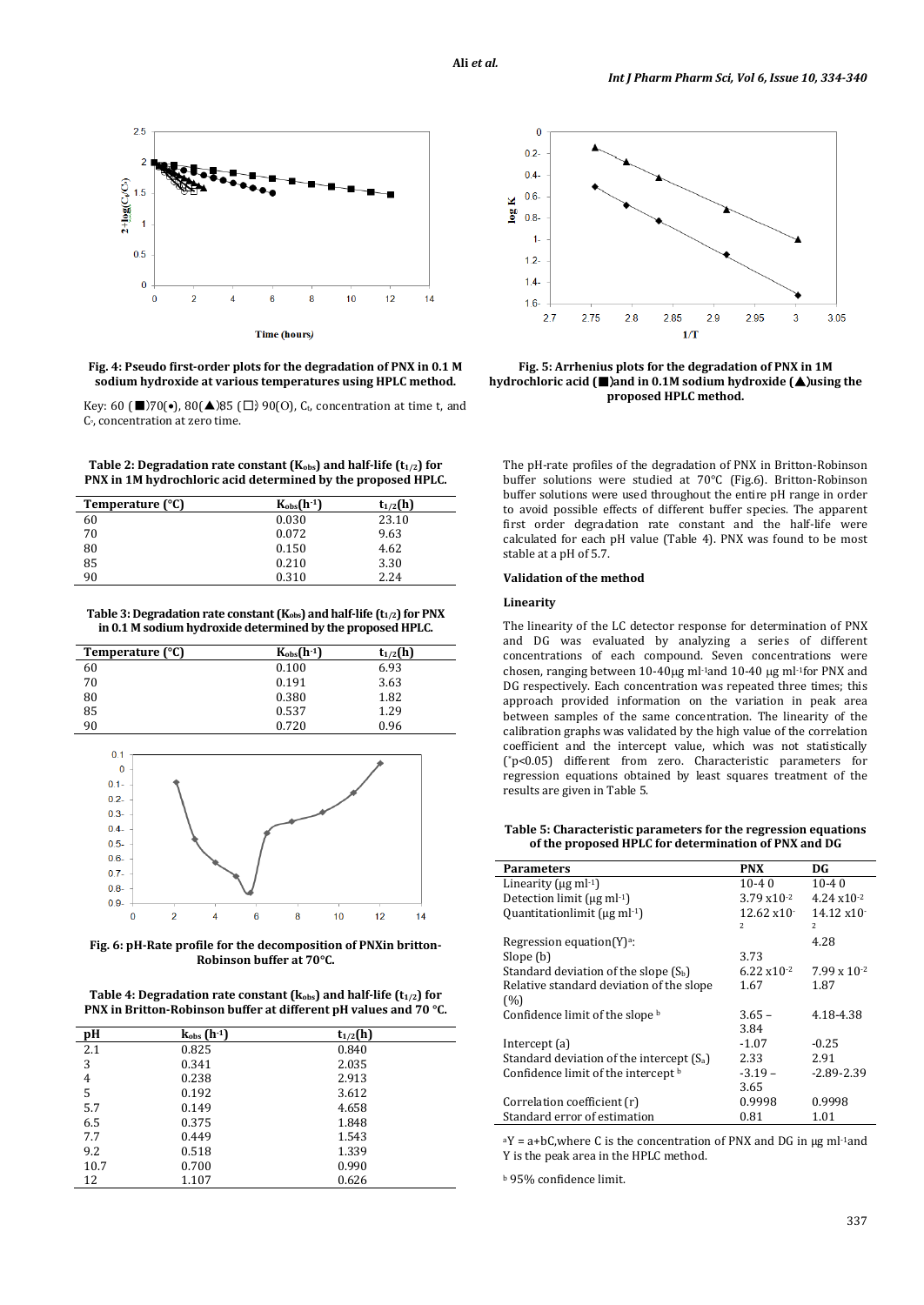## **Precision**

For evaluation of the precision estimates, repeatability and intermediate precision were performed at three concentration levels for each compound. The data for each concentration level were evaluated by one-way ANOVA. An 8 days x 2 replicates design was performed (Table 6). Statistical comparison of the results was performed using the P-value of the F-test. Three univariate analyses of variance for each concentration level were made. Since the Pvalue of the F-test is always greater than 0.05, there is no statistically significant difference between the mean results obtained from one level of day to another at the 95 % confidence level.

|  | Table 6: Analysis of variance for repeatability and intermediate precision for PNX and DG by the proposed HPLC method |
|--|-----------------------------------------------------------------------------------------------------------------------|
|  |                                                                                                                       |

| Compound   | Conc. Level                 | <b>Sources of variance</b> | Sum of squares | DF    | MS   | F-ratio | P-value |
|------------|-----------------------------|----------------------------|----------------|-------|------|---------|---------|
| <b>PNX</b> | $10\mu$ g ml <sup>-1</sup>  | Between                    | 9.65           | 7     | 1.37 | 1.28    | 0.59    |
|            |                             | Within                     | 14.11          | 8     | 1.76 |         |         |
|            |                             | Total                      | 23.76          | 15    |      |         |         |
| <b>PNX</b> | $25 \mu g$ ml <sup>-1</sup> | Between                    | 4.22           | 7     | 0.60 | 1.97    | 0.82    |
|            |                             | Within                     | 9.45           | 8     | 1.18 |         |         |
|            |                             | Total                      | 13.67          | 15    |      |         |         |
| <b>PNX</b> | $40\mu$ g ml <sup>-1</sup>  | Between                    | 8.66           | 7     | 1.23 | 1.52    | 0.45    |
|            |                             | Within                     | 6.45           | 8     | 0.81 |         |         |
|            |                             | Total                      | 15.11          | 15    |      |         |         |
| DG         | $10\mu$ g ml <sup>-1</sup>  | Between                    | 8.01           | 7.00  | 1.14 | 1.23    | 0.70    |
|            |                             | Within                     | 11.20          | 8.00  | 1.40 |         |         |
|            |                             | Total                      | 19.21          | 15.00 |      |         |         |
| DG         | $25 \mu g$ ml <sup>-1</sup> | Between                    | 6.13           | 7.00  | 0.88 | 1.58    | 0.77    |
|            |                             | Within                     | 11.12          | 8.00  | 1.39 |         |         |
|            |                             | Total                      | 17.33          | 15.00 |      |         |         |
| DG         | $40 \mu g$ ml <sup>-1</sup> | Between                    | 3.95           | 7.00  | 0.56 | 2.32    | 0.91    |
|            |                             | Within                     | 10.40          | 8.00  | 1.30 |         |         |
|            |                             | Total                      | 14.35          | 15.00 |      |         |         |

Where, DF is the degree of freedom and MS is the mean square.

The critical value of F-ratio is 3.5 and P-value is 0.05.

### **Range**

The calibration range was established through consideration of the practical range necessary, according to each compound concentration present in pharmaceutical product, to give accurate, precise and linear results. The calibration range of each compound is given in Table 5.

## **Detection and quantitative limits**

According to ICH recommendations [19], the approach based on the S.D. of the response and the slope was used for determining the

detection and quantitative limits. The theoretical values were assessed practically and are given in Table 5.

## **Selectivity**

Method selectivity was achieved by preparing different mixtures of PNX and DG within the linearity range concentration. The laboratory prepared mixtures were analyzed according to the previous procedure described under the proposed HPLC method. Satisfactory results were obtained (Table 7), indicating the high selectivity of the proposed method for determination of PNX and DG.

| Table 7: Determination of PNX and DG in laboratory prepared mixtures using the proposed HPLC method. |  |  |
|------------------------------------------------------------------------------------------------------|--|--|
|------------------------------------------------------------------------------------------------------|--|--|

| Exp. No | Conc. of (PNX)   | Conc. of $(DG)$ ( $\mu$ gml <sup>-1</sup> ) | % Recovery |        |
|---------|------------------|---------------------------------------------|------------|--------|
|         | $(\mu gml^{-1})$ |                                             | <b>PNX</b> | DG     |
|         | 25               | 40                                          | 101.1      | 100.8  |
|         | 10               | 35                                          | 101.2      | 100.5  |
|         | 15               | 30                                          | 99.2       | 98.7   |
| 4       | 20               | 25                                          | 100.4      | 99.5   |
|         | 35               | 20                                          | 100.1      | 100.9  |
| h       | 30               | 15                                          | 99.6       | 100.1  |
|         | 40               | 10                                          | 100.5      | 99.7   |
|         |                  | Mean                                        | 100.30     | 100.03 |
|         |                  | S.D                                         | 0.68       | 0.73   |

#### **Table 8: Application of the standard addition technique on Cabella® syrup to the analysis of PNX and DG by the proposed HPLC method**

| Exp. No | Conc. of (PNX)           |                                   | Conc. of added $(DG)$ ( $\mu$ gml <sup>-1</sup> ) |            | % Recovery |
|---------|--------------------------|-----------------------------------|---------------------------------------------------|------------|------------|
|         | Claimed $(\mu gml^{-1})$ | Added ( $\mu$ gml <sup>-1</sup> ) |                                                   | <b>PNX</b> | DG         |
|         | 10                       | 20                                | 10                                                | 99.6       | 100.1      |
|         | 20                       | 10                                | 15                                                | 100.6      | 100.9      |
| 3       | 25                       | 10                                | 20                                                | 99.2       | 99.8       |
| 4       | 15                       | 10                                | 25                                                | 99.75      | 101.1      |
| b.      | 10                       | 10                                | 30                                                | 101.3      | 99.6       |
| b       | 20                       | 20                                | 40                                                | 101.1      | 98.9       |
|         |                          |                                   | Mean                                              | 100.23     | 100.07     |
|         |                          |                                   | S.D                                               | 0.79       | 0.75       |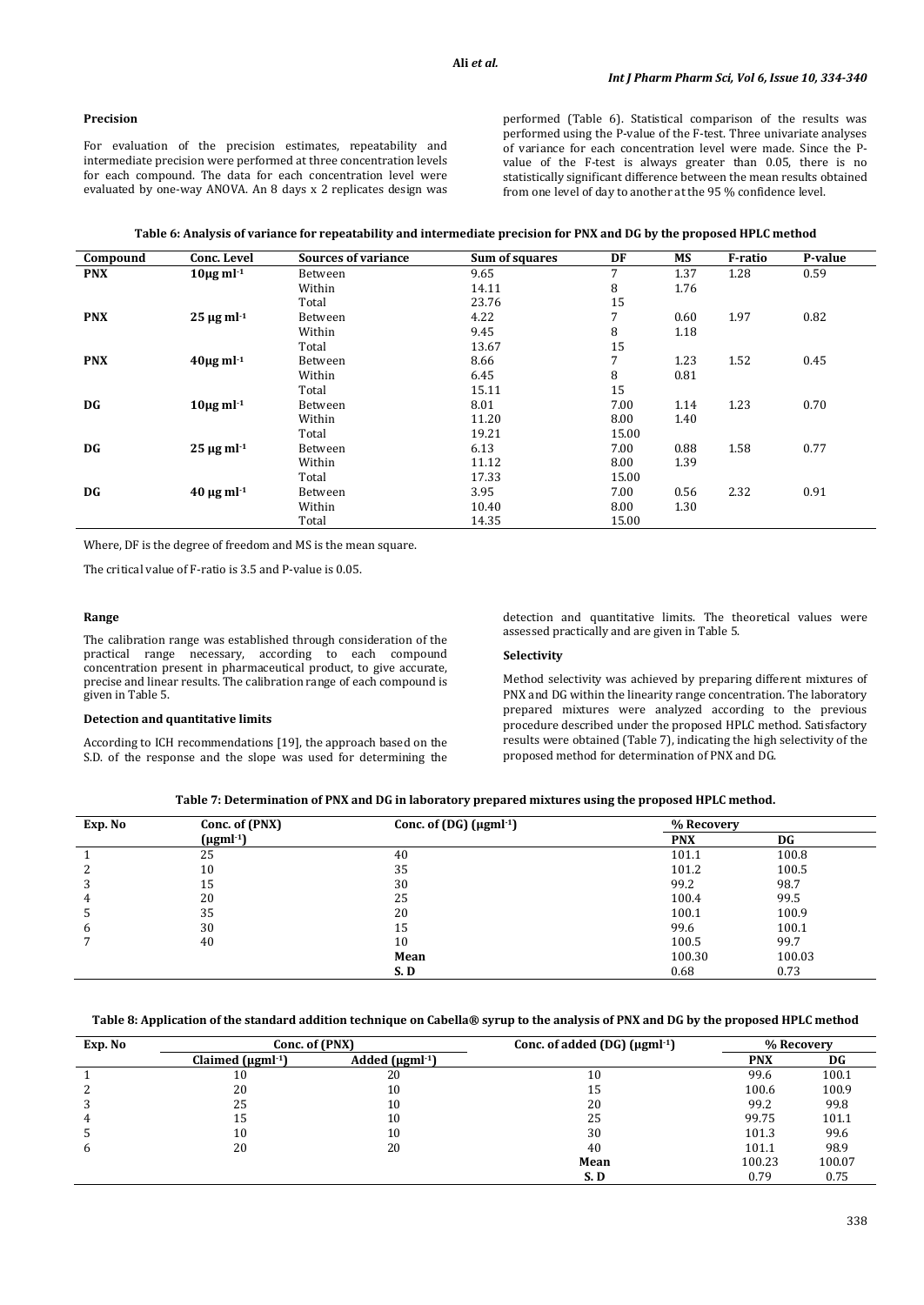#### **Accuracy**

This study was performed by addition of known amounts of PNX and DG to a known concentration of the commercial syrup (standard addition method). The resulting mixtures were assayed and results obtained for PNX and DG were compared with expected results.

Excellent recoveries of standard addition method (Table 8) suggest that good accuracy of the HPLC proposed method.

## **Robustness**

To determine the robustness of the developed method, experimental conditions were purposely altered and the resolution between PNX and DG was evaluated. The flow rate of the mobile phase was 1 ml min-1. To study the effect of flow rate on the resolution, it was changed by 0.2 units from 0.8 to 1.2 ml min-1, while the mobile phase components were held constant. The effect of percent of organic strength on resolution was studied by varying methanol from 57 to 63%. Also pH of the 10 mM potassium dihydrogen phosphate was varied by ±0.2 units. In all the deliberate varied chromatographic conditions (flow rate, percentage organic strength and pH), the resolution between PNX and its degradant (DG) was not altered, illustrating robustness of the method.

#### **Stability**

The stability of PNX and DG standard solutions in the mobile phase was evaluated by leaving the standard solutions in tightly capped volumetric flasks, protected from light, on a laboratory bench and in the refrigerator. The studied compound solutions in mobile phase exhibited no chromatographic changes for 24 hours when kept at room temperature and for 7 days when stored refrigerated at 5°C.

#### **Analysis of Pharmaceutical product**

The proposed HPLC method was applied to determination of PNX in freshly prepared commercial syrup (Table 9).

Also, expired commercial syrup was analyzed by the proposed method and the mean percentage of PNX  $\pm$  S. D. (n=7) was found to be 87.0  $\pm$  1.04. The HPLC chromatogram of expired commercial syrup showes the peak of the degradation product of PNX (Fig.7).



**Fig. 7: Chromatogram of expired PNX syrup solution containing PNX and its degradant DG.**

**Table 9: Determination of PNX in Cabella® syrup using proposed HPLC method**

| Sample No | Concentration ( $\mu$ g ml· <sup>1</sup> ) | % Recovery a |
|-----------|--------------------------------------------|--------------|
| 1         | 10                                         | 98.8         |
| 2         | 15                                         | 100.8        |
| 3         | 20                                         | 99.4         |
| 4         | 25                                         | 101.2        |
| 5         | 25                                         | 99.0         |
| 6         | 30                                         | 99.1         |
| 7         | 35                                         | 98.1         |
|           | Mean                                       | 99.49        |
|           | S.D                                        | 1.03         |
|           | R. S. D                                    | 1.04         |

aMean and S. D. for seven determinations; percentage recovery from the label claim amount.

The results of determination of PNX in syrup obtained from the proposed HPLC method were compared with those of a published HPLC method [14] which uses 5  $\mu$ m particle size, C<sub>18</sub>-bonded silica column and mixture  $(60:40, v/v)$  of acetonitrile and water as the mobile phase and UV detection. Statistical comparison of the results was performed with regards to accuracy and precision using Student's t-test and the F-ratio test at 95% confidence level (Table 10). It is clear from this table that there is no significant difference between the proposed HPLC method and the published method with regard to accuracy and precision.

| Table 10: Statistical comparison between the proposed HPLC |
|------------------------------------------------------------|
| method and the published HPLC method for the determination |
| of PNX in Cabella® syrup [14]                              |

|                                 | Mean found $\pm SD^a$ |                               |  |
|---------------------------------|-----------------------|-------------------------------|--|
|                                 | <b>HPLC</b> method    | <b>Published HPLC</b><br>[15] |  |
| Cabella® syrup<br>Pentoxyverine | $99.49 \pm 1.03$      | $100.74 \pm 1.45$             |  |
|                                 | 1.86                  | $(2.18)^{b}$                  |  |
| E                               | 1.89                  | $(4.28)^b$                    |  |

aMean and S. D. for seven determinations; percentage recovery from the label claim amount.

bTheoretical values for t and F at \*P <0.05 level.

#### **CONCLUSION**

The proposed HPLC method provides simple, accurate and reproducible quantitative analysis for the determination of PNX in pharmaceutical syrup, without any interference from the excipients, and in the presence of its acidic and alkaline degradation products. It was found that PNX is rapidly degraded in alkaline medium, while it is more stable in an acid medium. The most stability of PNX was found to be at pH 5.7.

## **CONFLICT OF INTERESTS**

Declared None

## **REFERENCES**

- 1. The British Pharmacopoeia. Her Majesty's Stationery Office. London; 2010. p. 1638–9.
- 2. Sweetman SC. Martindale–The complete drug reference.36thed. London,UK: Vol. 1 The Pharmaceutical Press; 2009. p. 1567–8.
- 3. Weclawska K, Regosz A. Colorimetric determination of pentoxyverine citrate in some pharmaceutical preparations. Die Pharmazie 1987;42(7):483–4.
- 4. H Hopkala, L Przyborowski, J Flieger. Selective liquid and (vinyl-chloride) pentoxyverine membrane electrodes-their preparation and use for the potentiometric determination of pentoxyverine citrate. Anal Lett 1994;27 (12):2223–38.
- 5. [Fan Yin.](http://www.pubfacts.com/author/Fan+Yin) Capacitive sensors using electropolymerized ophenylenediamine film doped with ion-pair complex as selective elements for the determination of pentoxyverine. Talanta 2004;63(3):641–6.
- 6. LI Ping, XU Ying, YANG Sheng-rong. First derivative UV spectrophotometry determination of pentoxyverine citrate sugar-coated tablets*.* Chin J Pharm Anal 1989;9(2):109.
- 7. Wen Xia. Second derivative spectrophotometric determination of pentoxyverine citrate tablets. West Chin J Pharm Sci 2000;15(5):385-6.
- 8. Huizhong Zhang, FeiNie, Jiuru Lu. Flow injection chemiluminescence method for the determination of pentoxyverine citrate based on NCS-dichlorofluorescein postchemiluminescence reaction. Spectro Chim Acta A Mol Biomol Spectrosc 2009;72(4):858–62.
- Yingju Liu, Wen Pan, Qian Liu, Shouzhuo Yao. Study on the enhancement of Ru(bpy)3(2+) electrochemiluminescence by nanogold and its application for pentoxyverine detection. Electrophoresis 2005;26(23):4468– 77.
- 10. EA Gad-Kariem, MA Abounassif. Determination of pentoxyverine in cough preparations by high performance